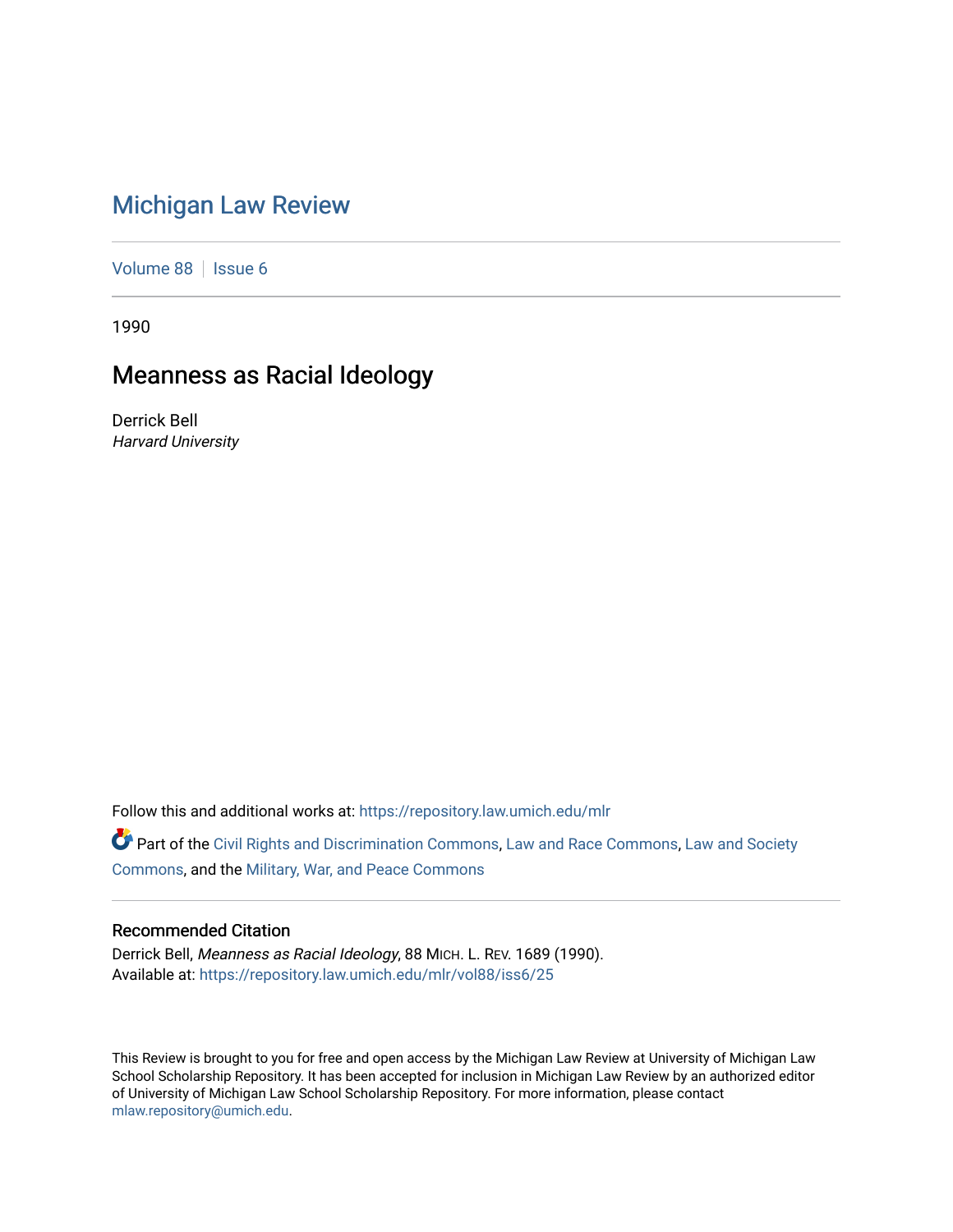## **MEANNESS AS RACIAL IDEOLOGY**

*Derrick Bell\** 

THE PORT CHICAGO MUTINY: THE STORY OF THE LARGEST MU-TINY TRIAL IN U.S. NAVAL HISTORY. By *Robert L. Allen.* New York: Warner Books. 1989. Pp. xxi, 192. \$19.95.

They asked if I knew what "conscientious objector" meant. I told them that when the white man asked me to go off somewhere and fight and maybe die to preserve the way the white man treated the black man in America, then my conscience made me object.

 $-$  Malcolm  $X<sup>1</sup>$ 

For African Americans, the logic of Malcolm X's statement has an inescapable universality. Even so, most black men have been willing to fight in America's wars. They have heeded the call both because of patriotism and in the hope that their participation might lead to improvements in their status and that of other blacks. Throughout much of American history, black patriotism was deemed suspect by whites who admitted blacks into the military only when motivated by necessity.2 Because of this reluctance, blacks in the military, in addition to the usual risks of war, were expected to remember their subordinate role in civilian life and suffer silently the racial insults and discriminatory treatment consonant with their lesser status. A black group's refusal to accept such dishonor with dignity was deemed a racial rebellion and treated as one.

In August 1917, Negro soldiers of the Twenty-fourth Infantry's Third Battalion, seasoned regulars, began fighting with white civilians

<sup>•</sup> Weld Professor of Law, Harvard University. A.B. 1952, Duquesne University; LL.B. 1957, University of Pittsburgh. Ed.

<sup>1.</sup> M.X. with the assistance of A. Haley, The Autobiography of Malcolm X 205 (1964).

<sup>2.</sup> In the Revolutionary War, despite the heroics of Crispus Attucks (the first man to die at the Boston Massacre) and other black men who fought at Lexington, Concord, Ticonderoga, and Bunker Hill, blacks were initially barred from military service. Upon taking command of the American troops in July 1775, George Washington issued an order that no Negroes should be enlisted. Subsequently, finding himself short of white enlistments and with the British promising freedom to slaves who joined their side, Washington changed his mind and black soldiers fought in several major battles. L. BENNETI, BEFORE THE MAYFLOWER: A HISTORY OF BLACK AMERICA 55-59 (4th ed. 1969).

In the War of 1812, as well as the naval war with France (1798-1800), "Negro soldiers and sailors served prominently, and often courageously," after military necessity negated policies issued in 1798 forbidding Negro enlistments in the Marine Corps and on naval ships. L. LITWACK, NORTH OF SLAVERY 32 (1961).

In the Civil War, efforts by blacks to serve were initially rejected, but Lincoln underwent a change in attitude when faced with, among other things, shortages of white men willing to fight. D. BELL, RACE, RACISM AND AMERICAN LAW 3-6 (2d ed. 1980).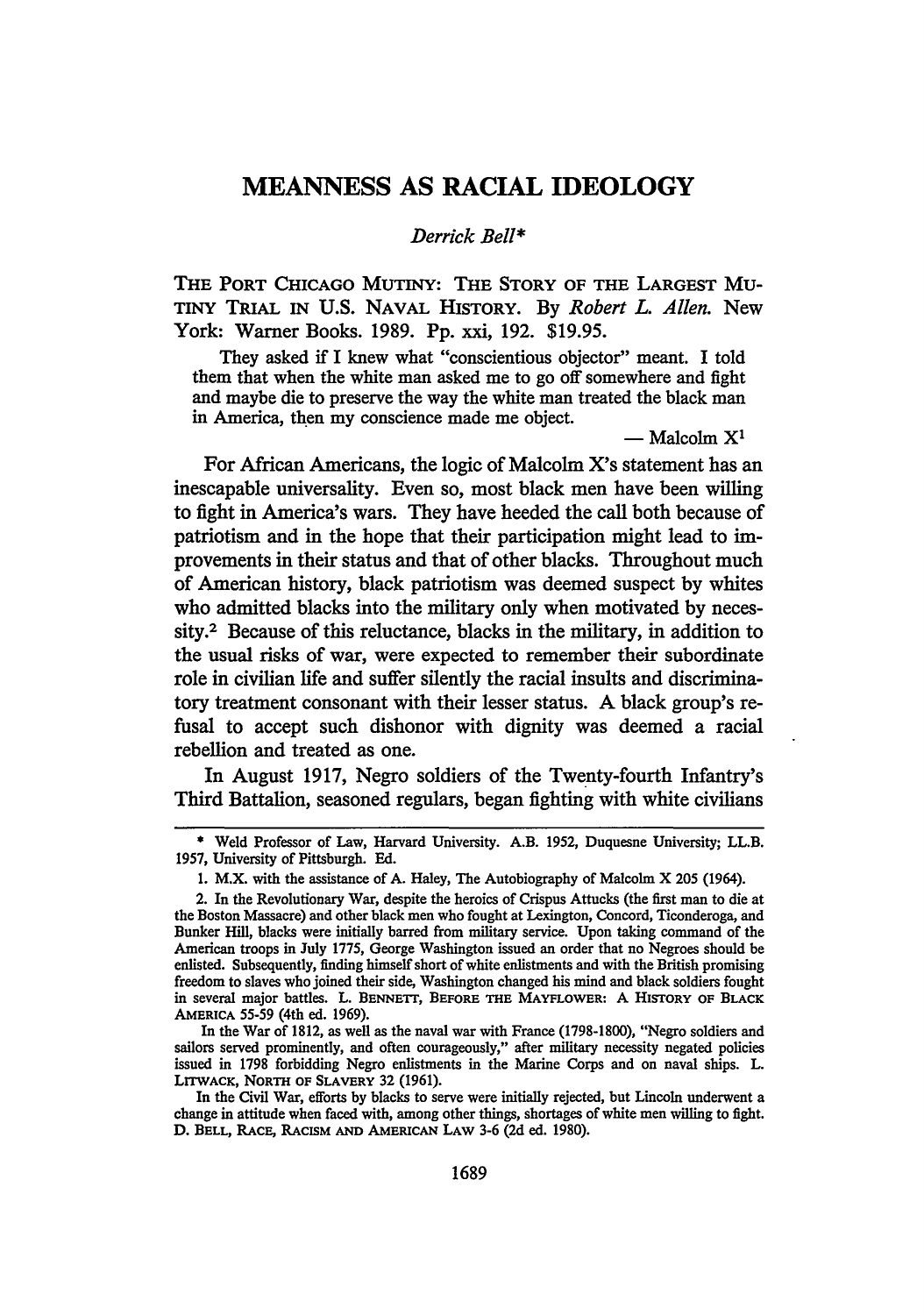in Houston, Texas, who had been goading and insulting them. The black soldiers were disarmed when it was feared they might use their weapons to defend themselves. Refusing to be outdone, the soldiers seized arms and, in the riot that ensued, seventeen whites and two Negroes were killed. "With only a slight pretense of a trial, thirteen Negro soldiers were [denied appeal and] hanged for murder and mutiny, forty-one were imprisoned for life, and forty others were held pending further investigation."3 Following the Houston riots, the government suspended black recruitment until late September while pondering whether to keep all blacks out of combat. In response to a hail of protests from blacks around the country, blacks were admitted to combat duty  $-$  in principle. In fact, though, most black soldiers were assigned to labor duty.4

During World War II, more than a million black men and women served in the armed services. Although there was a great deal of discrimination, blacks had a greater opportunity to serve in front-line roles than in previous wars. Even so, many blacks were simply laborers in uniform. They faced blatant discrimination and quick retaliation if they dared take a stand against it. It was just such resistance that the Navy construed as mutiny after unarmed black sailors refused to return to loading ammunition in the wake of a major munitions explosion on the West Coast.

His interest sparked by a faded 1945 pamphlet protesting the mutiny court-martial, Robert Allen, scholar, writer, and civil rights and anti-war activist, worried over, researched, and wrote *The Port Chicago Mutiny* over a period of ten years. Despite setbacks and periodic self-doubts about the likelihood of bringing his project to a successful conclusion, Allen pressed on. He overcame obstacles of hard-to-obtain records, lost and reluctant interviewees, and a general lack of interest in an unfortunate incident that, after all, had occurred almost fifty years ago while America was locked into a war that threatened its survival.

Allen, though, did not want this tragedy to be either forgotten or rationalized into oblivion. He subtitled his work, *The Story of the Largest Mass Mutiny Trial in* U.S. *Naval History.* The result is worth

<sup>3.</sup> J. FRANKLIN & A. Moss, FROM SLAVERY TO FREEDOM 297 (6th ed. 1988); *see also* N. PAINTER, STANDING AT ARMAGEDDON 332 (1987). Bergman describes the subsequent legal events:

The NAACP engaged a defense attorney for the soldiers and campaigned for clemency. President Wilson commuted 10 death sentences to life imprisonment. NAACP efforts led 4 years later to the release of some and a reduction in life sentences of others. Its efforts continued until 1938 when President Roosevelt released the last prisoner.

P. BERGMAN, THE CHRONOLOGICAL HISTORY OF THE NEGRO IN AMERICA 381 (1969). 4. N. PAINTER, *supra* note 3, at 332.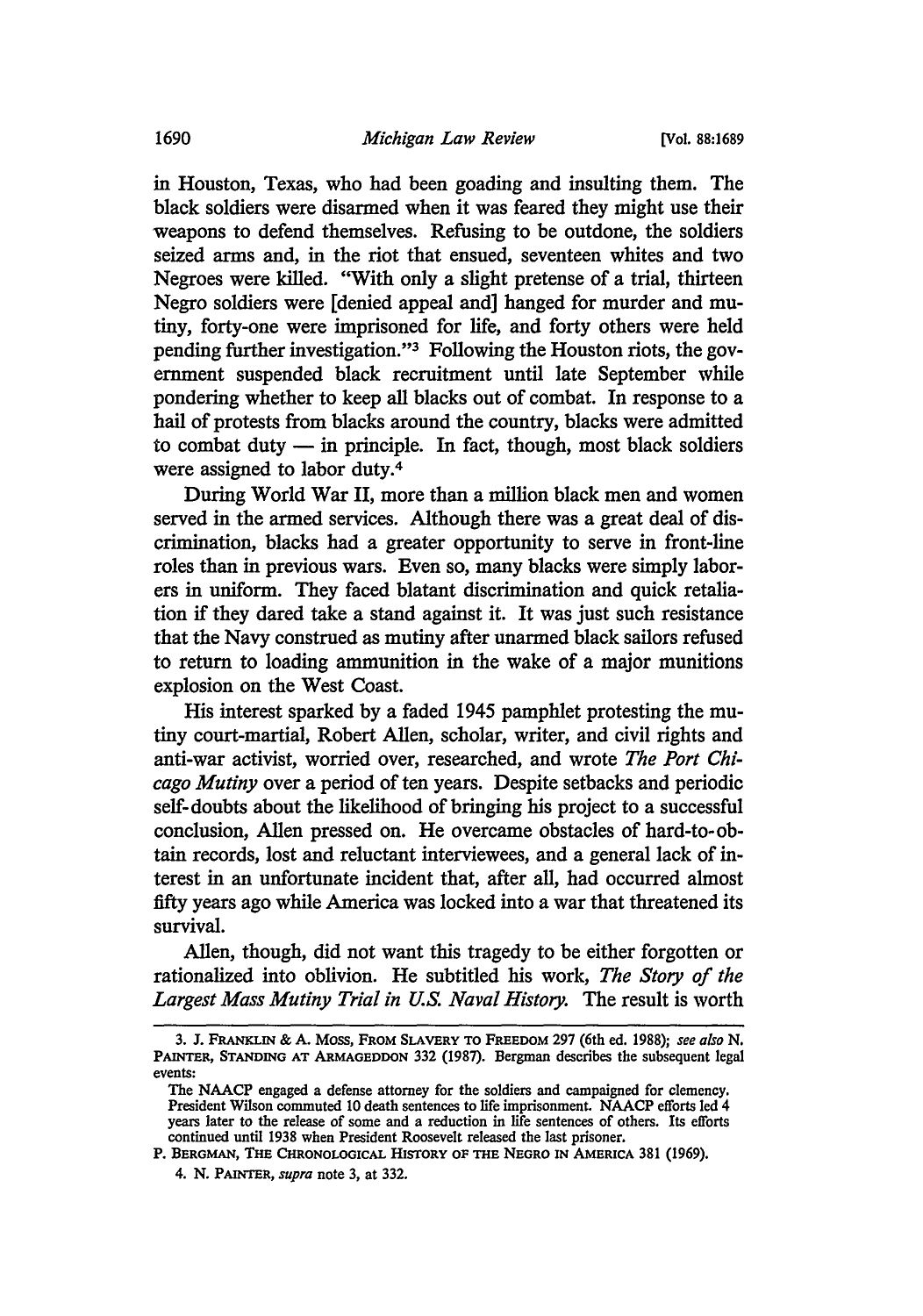the effort because, while the events Allen investigated occurred more than a decade before the Supreme Court declared government-sanctioned racial segregation unconstitutional,<sup>5</sup> the racial attitudes and policies that led to a largely forgotten disaster in a small California town provide a standard for comparing current racial events, some of which are less dramatic but no less damaging. At the least, the chronicle provides another perspective on the intricacies of racial prejudice in the United States.

In 1944, during the height of World War II, the U.S. Navy loaded thousands of tons of ammunition onto Liberty ships from a dock in Port Chicago, a small town near San Francisco. At this dock, unlike other, similar West Coast sites, the Navy did not use civilian stevedores but assigned this backbreaking and highly dangerous labor to black sailors laboring under the direction of white officers who were far more concerned about setting records for tonnage loaded than about safety procedures or the welfare of their men.

The black sailors, trained to serve at sea, received no instruction in the handling of ammunition. Joe Small, one of the black sailors assigned to the loading group and later indicted as a leader of the mutiny, operated a winch that lifted nets filled with bombs and artillery shells from the docks to the holds of the ships. Small told Robert Allen "that he rather casually 'picked up' the job of being a winch operator after watching other men operate the machines" (p. 42). Small was aware of the danger. "If a bomb fell out or the net came loose and dumped the load into the hold, it would mean disaster. There is absolutely no place to run or hide in the hold of a Liberty ship being loaded with ammunition" (p. 11).

Weeks before the explosion, the longshoremen's union reportedly warned the Navy that there would be a disaster if the Navy continued to use untrained seamen to load ammunition. The union, for example, would not allow a winch operator like Joe Small to handle ammunition unless he had years of experience with other cargo. The Navy ignored the warning and rejected union offers to send experienced longshoremen to train Navy recruits in safety practices (p. 120).

Understandably, morale among the black sailors was low. They were far from the war zone and yet assigned to very dangerous work performed under the constant pushing of white officers. There was little chance for promotion and virtually no recreational facilities. The town of Port Chicago was not friendly to blacks, and there was no military transportation from the base to Oakland or to San Francisco.

*<sup>5.</sup>* Brown v. Board of Educ., 347 U.S. 483 (1954).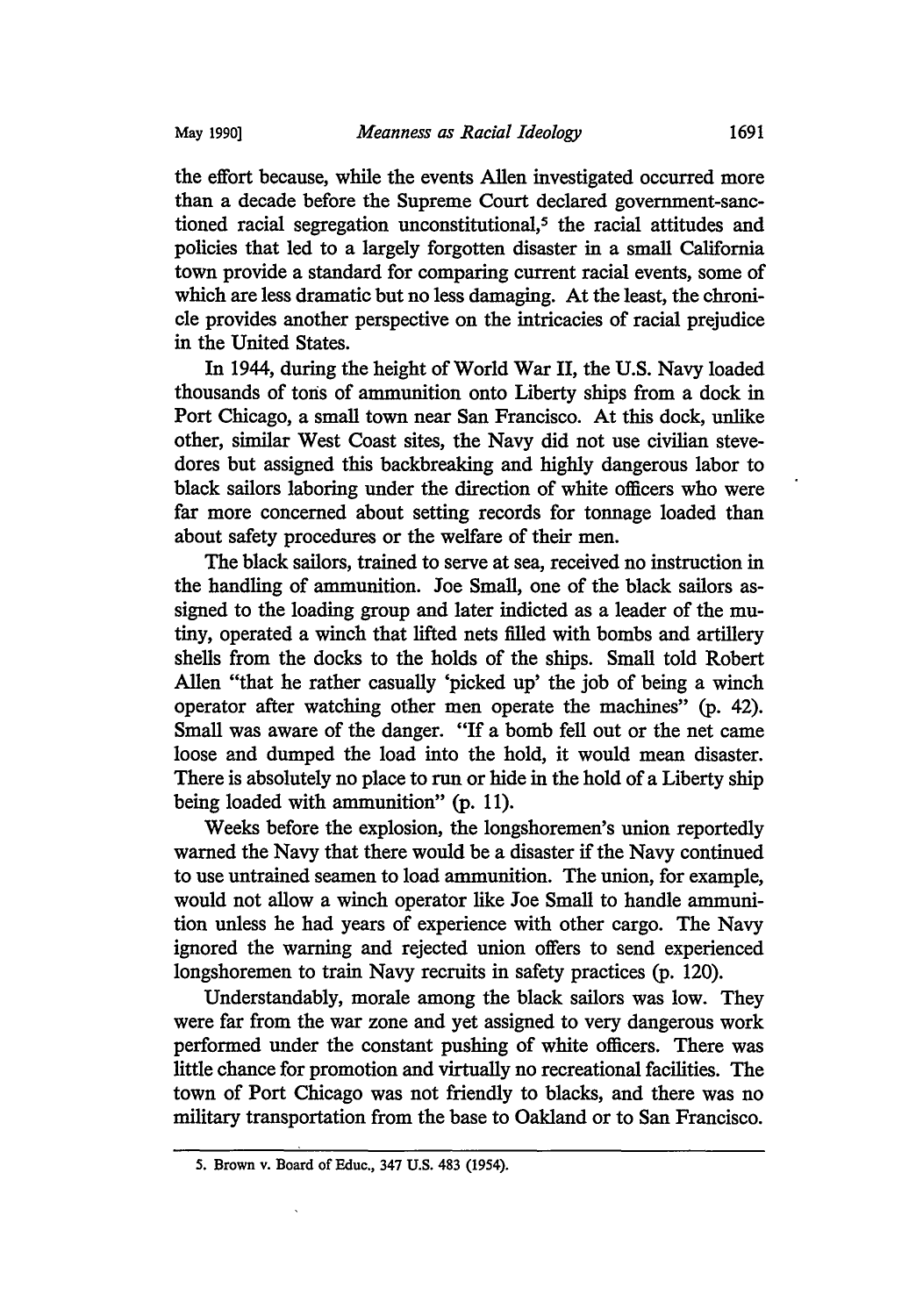The men expressed their opposition in varying ways. Occasionally, a man might go AWOL or simply refuse to work. Others, over time, came to discount the risks or simply accept what they could not change. Some, like Joe Small, challenged the officers regarding the risk of an explosion. The officers, denied that concussion alone would explode the bombs and assured the men that the bombs were harmless with their detonator caps removed.

On July 17, 1944, what many feared, happened:

[A]n explosion with a force equal to that of the bomb dropped on Hiroshima nearly leveled ... Port Chicago. Two military cargo ships loaded with ammunition and the entire Port Chicago waterfront were vaporized by the blast . . . . Three hundred and twenty men lost their lives. Two hundred and two of them were black. It was the worst home-front disaster of World War II.<sup>6</sup>

Following the disaster, the Navy denied the surviving black sailors the thirty-day leave it allowed the white survivors. After only a few weeks, the black men were ordered back to work at another port nearby, where the conditions were just as unsafe as those that had prevailed despite the frequent complaints at Port Chicago. When more than 200 black sailors refused the order, they were marched to a barge and held under guard for several days. Eventually, fifty men were singled out for court-martial, charged with mutiny, and convicted. By year's end, they had received and were already serving prison sentences ranging from eight to fifteen years.

Robert Allen obtained the basic facts of the explosion and trial from a faded pamphlet that asked, "Remember Port Chicago?" (p. xiii). He gathered more details from newspaper accounts and declassified military records. But the uniqueness of the story comes from interviews with the survivors, principally Joe Small. In the wake of the explosion, and advised that transfers to other work, including combat, would not be granted, many of the men decided that they did not want to load ammunition anymore. As one of them put it:

I just said: No, I ain't going back on that damn thing [shiploading]. Why don't they get some whiteys and put them down there. I said hell, I'm a gunneryman. They taught me how to fire guns; I'm supposed to be on a ship. Now they got me working as a stevedore. And I'm not getting stevedore's pay. [p. 76]

Several of the men approached Small for advice. They respected him and viewed him as their informal leader. Small made it clear that he would not return to loading ammunition, though he was ready to do other work. The work stoppage that precipitated the arrests and

<sup>6.</sup> This vivid description is from the book's dust jacket.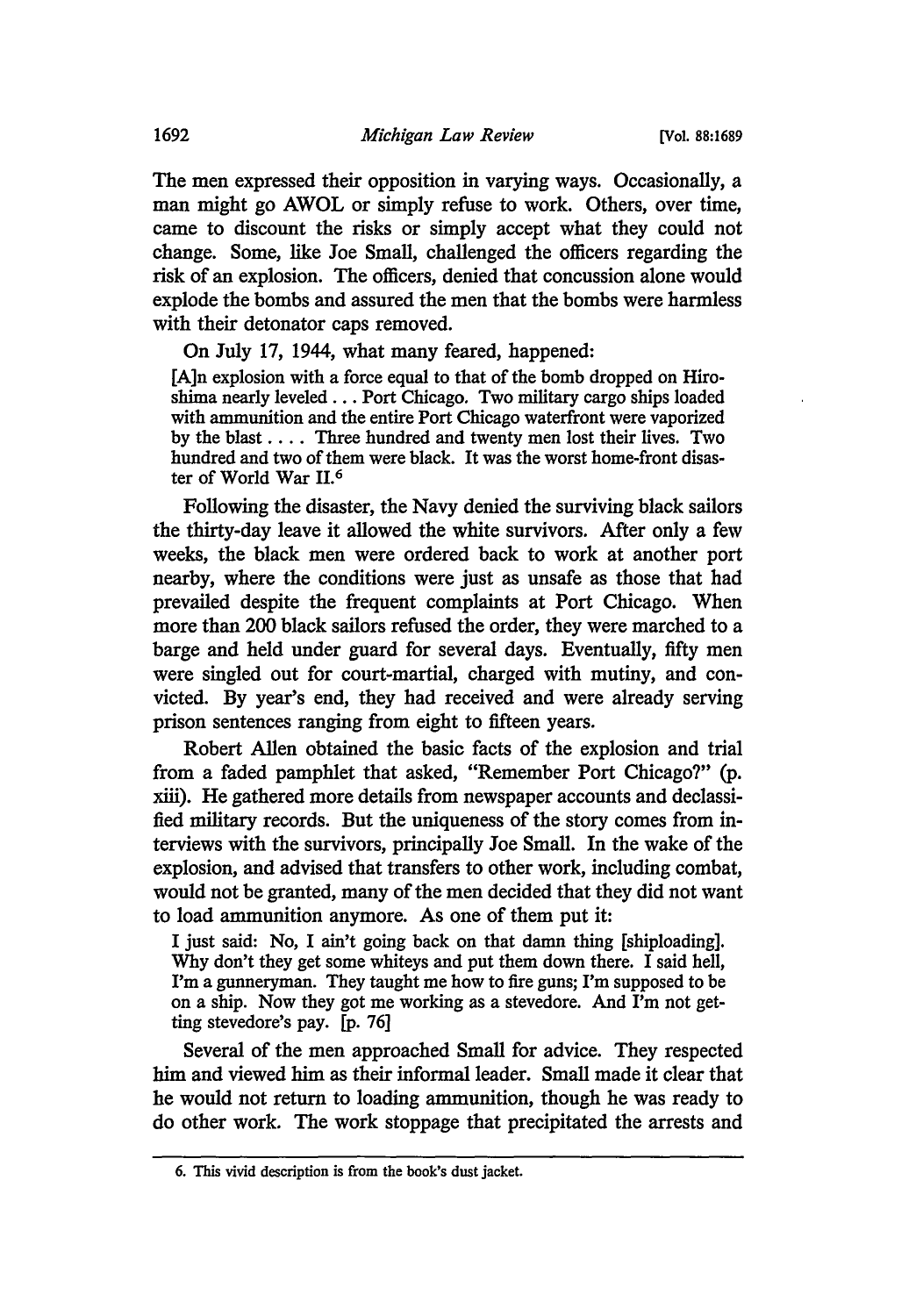charges was not planned. Three weeks after the explosion, when the men were ordered to fall in, it was not clear whether they would be marched to the docks or to the parade ground. At a fork in the road, the lieutenant in charge gave the order "Column Left" toward the docks. Everybody stopped dead and refused to move.

An officer called Small out from the ranks and asked him point blank whether he was going back to work. Small told him, "No, sir." Asked why, Small said he was afraid, at which point others in the ranks said, "If Small don't go, we're not going, either'' (p. 81). The base chaplain, oblivious of the incongruity both in his words and in the Navy's treatment of these black sailors, added insult to injury by trying to appeal to their race pride. He told the men that "they were letting down the loyal men of their race and their friends as well" (p. 81). When efforts to shame the men for failing to do their duty in the war effort failed, they were individually ordered back to work. The 258 men out of 328 who continued to express an unwillingness to handle ammunition were confined to a barge tied to a pier. In the meantime, civilian contract stevedores were hurriedly hired to load the ships.

Like captives in the hold of a slave ship, the men were confined in the crowded barge for three days. Tensions were high on the barge, and there were frequent arguinents and not infrequent fights. Fearing a riot, Small warned them to be calm and to avoid the guards. The officers, he felt, were just waiting for the men to "mess up. . . . [S]o they [could] mess us up" (p. 84). He urged the men to stick together and to provide the officers no excuse for calling in the Marines. The meeting lasted only a few minutes, but at the court-martial it became evidence of a mutinous conspiracy organized by Small. The men felt that at best, they might be transferred, at worst they might be imprisoned or given dishonorable discharges. No one expected the mutiny charges. As one sailor told Allen later, "We didn't even know what mutiny meant" (p. 84).

Following another demand that the men choose either to work or to face a court-martial for mutiny and a possible death sentence, fifty continued to refuse and were placed in the brig. All 258 men, both those who chose work and received summary court-martials and those who still refused, were interrogated intensively for the next three weeks  $-$  without benefit of counsel  $-$  in an effort to build a case against those, like Small, who steadfastly refused to load ammunition.

Interestingly, a few days after the work stoppage, the Navy sought to defuse racial discrimination charges by introducing a personnel rotation system so that black sailors would not be retained indefinitely at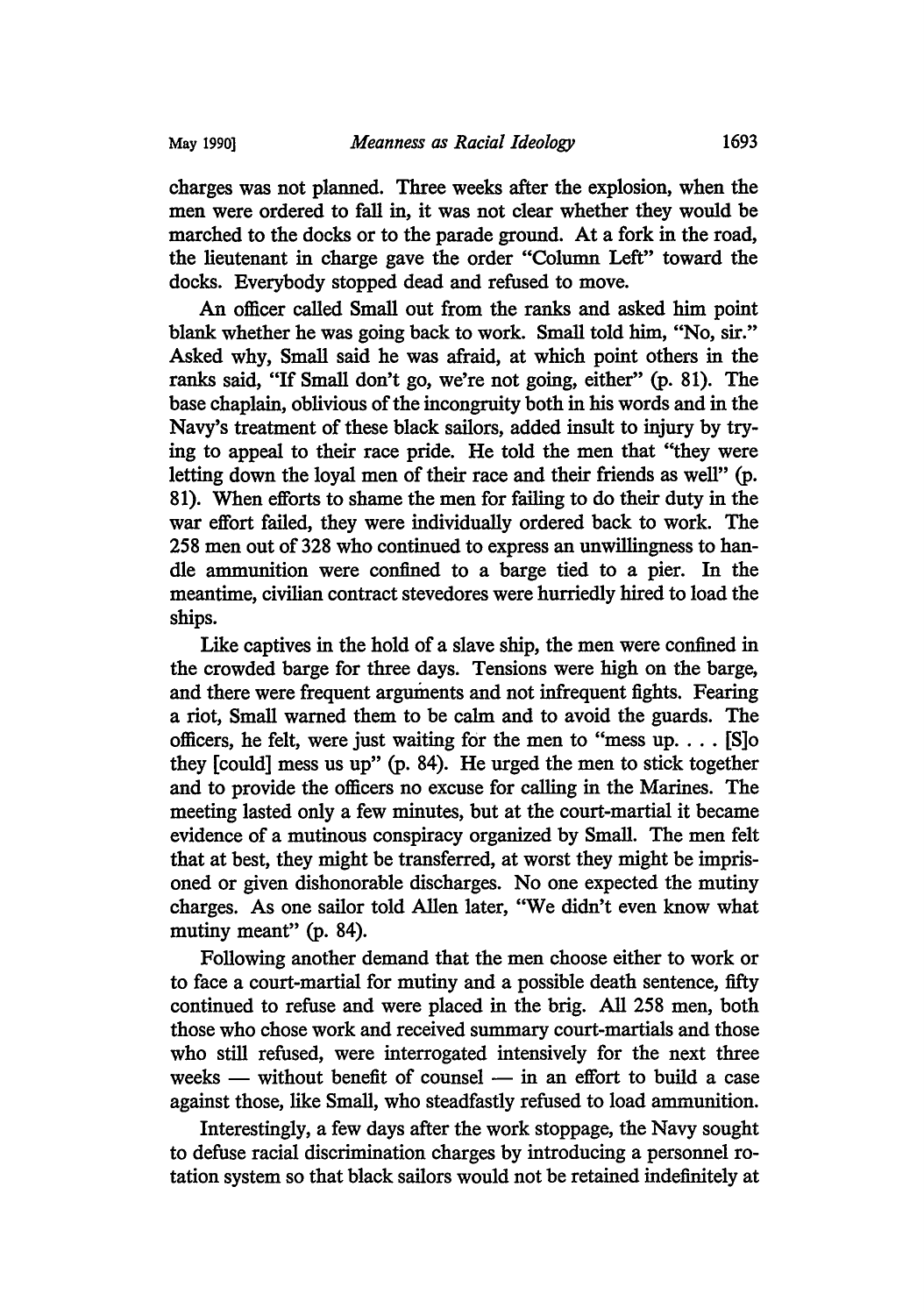the munitions loading docks. In addition, a contingent of white enlisted men were sent to work at Port Chicago. Had the Navy responded to the black sailors' concerns with these actions initially, the black seamen would not have refused to work, and there would have been no reason for a mutiny court-martial.

The fifty were formally charged with mutiny in September 1944. The Navy encouraged press coverage, perhaps, Allen suggests, both to counter claims that it would be a kangaroo court and to intimidate other dissident sailors. The trial lasted more than a month, but after only 80 minutes of deliberation, all fifty of the defendants were found guilty of mutiny. Thurgood Marshall, then counsel to the National Association for the Advancement of Colored People, who observed the trial, noted that this averaged out to about a minute-and-a-half of deliberation for each defendant. All were sentenced to fifteen years in prison with reductions to twelve years for some not deemed "ringleaders." Even the 208 men who agreed to work after initially joining the work stoppage were given summary court-martials resulting in badconduct discharges and forfeiture of three months' pay. Allen informs us that "[w]ith perverse but unrelenting logic those who were responsible for the conditions at Port Chicago were never accused of any wrongdoing, while those who were the chief victims of those conditions were charged, tried, convicted, and jailed" (pp. 128-29).

The NAACP, other civil rights groups, and the black media had taken a strong interest in the case. They pressured government officials and launched a media campaign that met with some success after the Japanese surrendered in August 1945 and war hysteria subsided. The following month, sentences were reduced to two to three years with credit for time already served.

The Port Chicago men were released from prison but not from the Navy. They were divided into small groups and sent to the South Pacific for a "probationary period." Joe Small recalls this time of exile, of wandering back and forth across the Pacific without duties and nothing to do but make mess call. The men were finally discharged "under honorable conditions" but the mutiny convictions still stand. When Allen interviewed Small forty years later, he still remembered the appalling conditions under which they were working. The explosion, Small recalled, offered an avenue of escape from those appalling conditions.

After returning home, Small married and raised a family despite experiencing a good deal of discrimination in civilian life. He remains philosophical about the disaster, tragedy, and hardship he has encountered over the years. He carries no grudges against the Navy. As he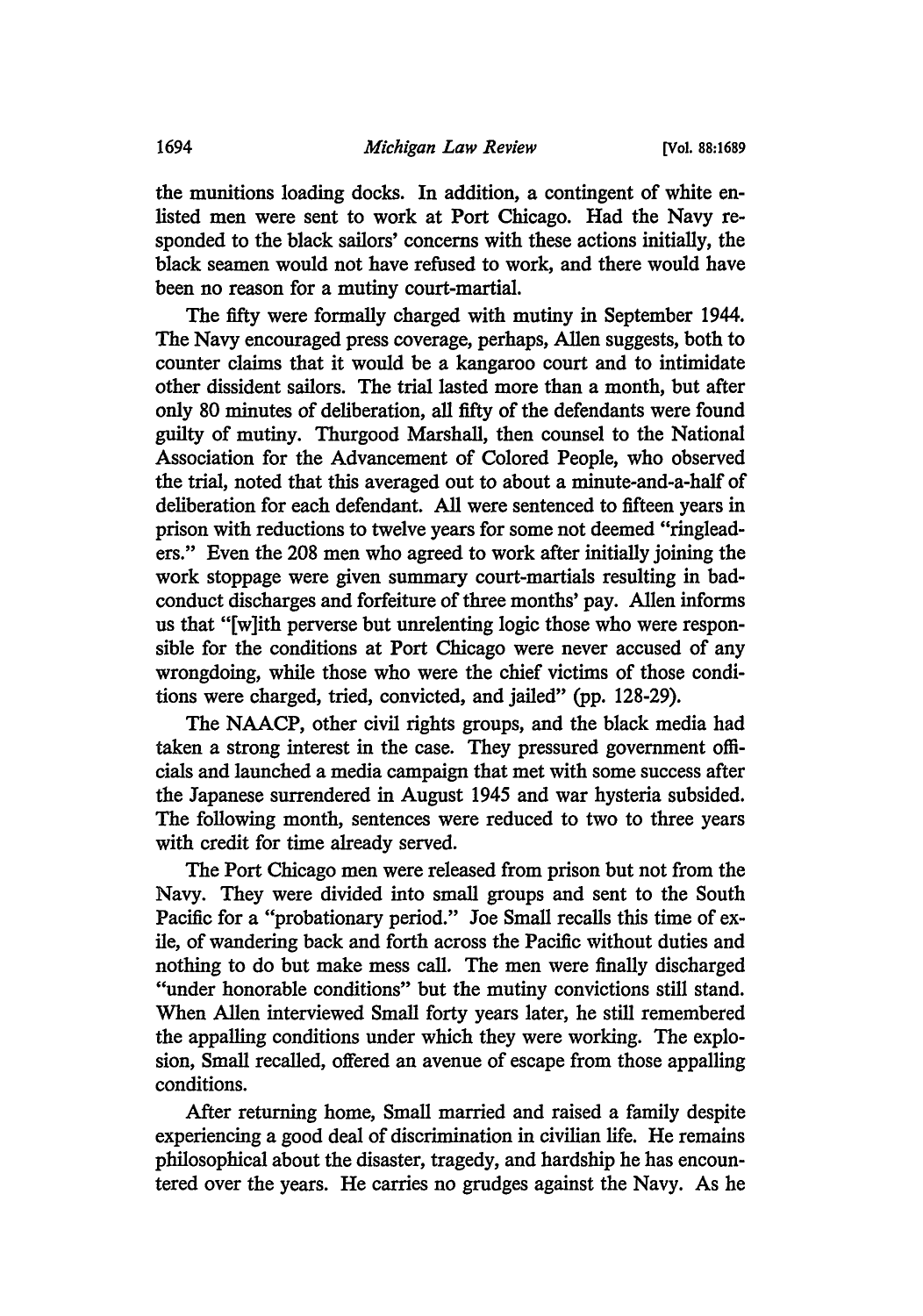puts it, "I don't find nothing wrong with the Navy as a whole, because the Navy has changed tremendously since I was in there. There's been tremendous strides toward desegregation" (pp. 142-43). Small proudly told Allen that one of his sons was entering the Navy, adding "I wouldn't want him to go into any service except the Navy" (p. 143).

Reading *The Port Chicago Mutiny* and trying to imagine the motivations for the blatant and unremitting racism the Navy forced the black sailors in Port Chicago to endure, my thoughts returned again and again to a question a black student once raised in my civil rights course. Obviously agitated by the class' lengthy discussion of racial discrimination, the student raised his hand and asked dramatically, ''Professor Bell, would you please tell me just one thing. Why are white folks so mean?"

My student's question was, of course, not a question at all. Rather, it was a telling statement that the course was intended to answer, even though there are no answers that are really sufficient or satisfying. When defining a situation is too difficult, illustrations can help. Robert Allen's book provides us with a definitive illustration. For the Port Chicago tragedy is, at bottom, a portrait of racial meanness. It is a tragedy precisely because it was far more illustrative of the norm than the accidental in the history of American racial justice.

As it pertains to blacks in wartime, the American norm has always been ambivalence: an illogical oscillation between valuing blacks as comrades-in-arms in a crisis and a deeply felt need not to permit blacks to escape from their subordinate place. Meanness then is that quality of racism that is the equivalent of "piling on" in football or "kicking a man when he is down" in street fighting. That is, both analogies acknowledge that there is a struggle and that one side, though prevailing, is moved to humiliate the opponent, to inflict an unneeded blow to remove all doubt as to "who is boss."

The racial meanness phenomenon is certainly not limited to the military. Indeed, as conditions for blacks in civilian life continue to deteriorate, it may be that the military services are something of an equality haven for blacks in uniform. But consider the meanness component in the Supreme Court's civil rights rulings in the past few Terms. For example, Brenda Patterson charged that during ten years of employment, she was subjected to various forms of racial harassment, denied wage increases, promotions, and training for higher-level jobs, and was finally discharged — all because she is black. She sought relief under a civil rights statute guaranteeing blacks the same right to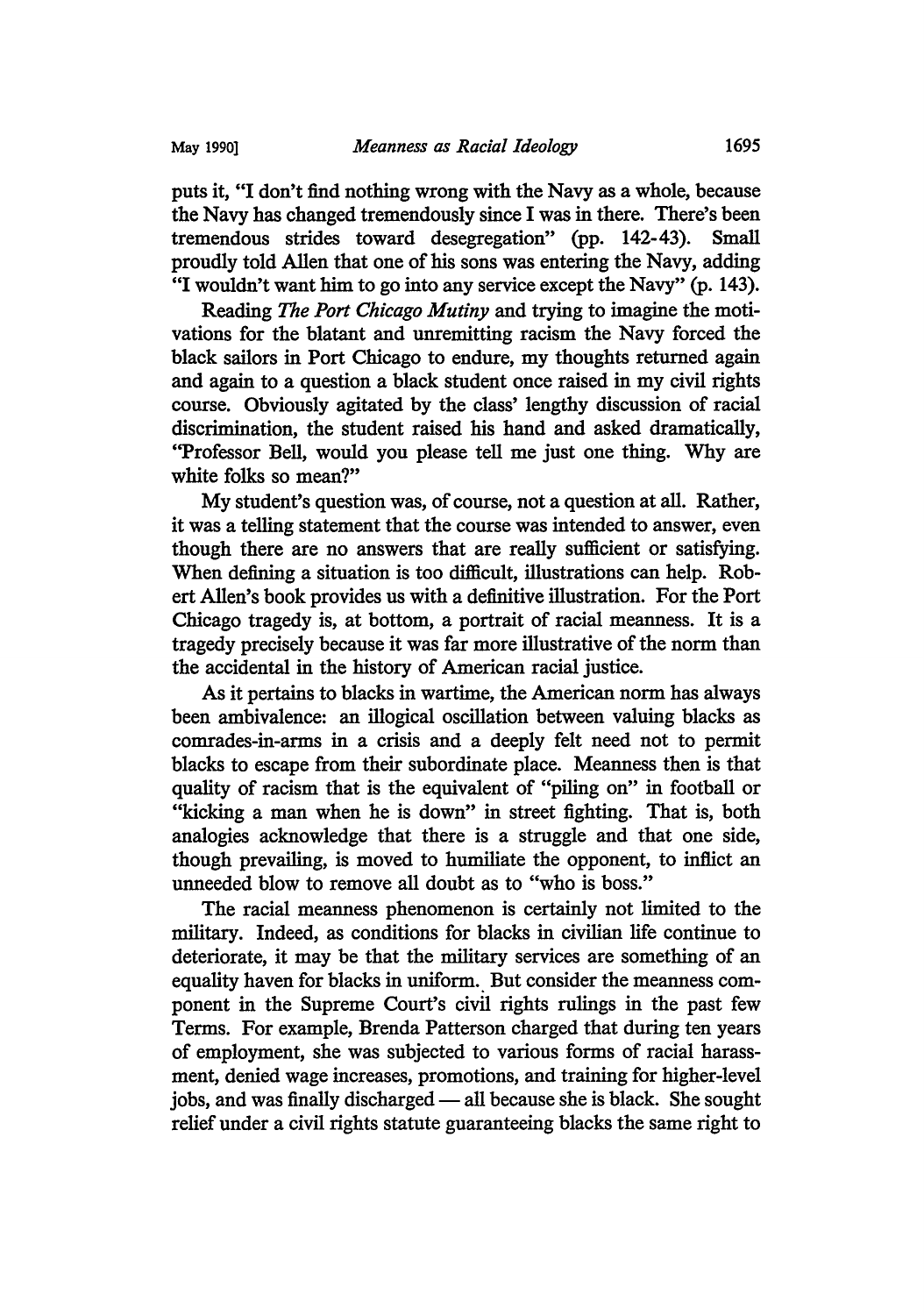"make and enforce contracts  $\dots$  as is enjoyed by white citizens."<sup>7</sup> A majority of the Court construed the statute to deny relief because the statutory language "prohibits discrimination only in the making and enforcement of contracts."8 Thus, the statute does not reach "conduct by the employer after the contract relation has been established, including ... imposition of discriminatory working conditions."9 Thus construed, the statute that even in its most liberal reading10 had made only a small dent in the hard shell of employment discrimination, is reduced to a status best described as ludicrous.

Inconsistency is also a form of racial meanness when it denies civil rights petitioners relief on a rationale Professor Kenneth Karst has deemed " 'Heads, we win; tails, you lose.' "<sup>11</sup> Karst notes that "when majoritarian politics produces an affirmative action program"12 like the lay-off scheme in *Wygant v. Jackson Board of Education* 13 or the set-aside plan in *City of Richmond v. J.A. Croson Co.,* 14 those challenging the constitutionality of such plans have argued with increasing effectiveness that the plans abandon the "principle of 'individual merit' in favor of a group remedy."<sup>15</sup> But when blacks show disparate impact to support charges that a policy is discriminatory despite its facial neutrality, the Court expresses a "slippery-slope" type fear that relief would be unlimited, much as it did in *Washington v. Davis.* 16 Seemingly traumatized by this fear, the Court rejects impressive evidence of

11. K. KARsr, BELONGING TO AMERICA 158 (1989).

<sup>7. 42</sup> u.s.c. § 1981 (1982).

<sup>8.</sup> Patterson v. McLean Credit Union, 109 S. Ct. 2363, 2372 (1989).

<sup>9. 109</sup> S. Ct. at 2373; *see also* Jett v. Dallas Indep. School Dist., 109 S. Ct. 2702 (1989) (holding that 42 U.S.C. § 1981 does not provide an independent federal damage remedy for racial discrimination by local government entities); Lorance v. AT & T Technologies, 109 S. Ct. 2261 (1989) (holding that a discrimination claim against a seniority system begins to run at the time of its adoption even though its discriminatory effect may not be noticeable at that time); Martin v. Wilks, 109 S. Ct. 2180 (1989) (holding that firefighters who failed to intervene in earlier employment discrimination case are not precluded from challenging employment deci· sions taken pursuant to the consent decree issued in the earlier case); Wards Cove Packing Co. v. Atonio, 109 S. Ct. 2115 (1989) (suggesting more stringent standards of proof in employment discrimination cases and appearing to reject the "disparate impact" analysis adopted in the landmark decision in Griggs v. Duke Power Co., 401 U.S. 424 (1971)); City of Richmond v. J.A. Croson Co., 109 S. Ct. 706 (1989) (Court, using strict scrutiny test, invalidated a municipal set· aside plan that required prime contractors to subcontract to minority subcontractors at least 30% of the dollar amount of each city contract awarded).

<sup>10.</sup> Runyon v. McCrary, 427 U.S. 160 (1976).

<sup>12.</sup> *Id.* 

<sup>13. 476</sup> U.S. 267 (1986) (layoff scheme provided that teachers with most seniority would be retained but that minority members would never constitute a higher percentage of those laid off than the percentage of minority personnel employed when the layoffs occurred).

<sup>14. 109</sup> S. Ct. 706 (1989). The set-aside plan is briefly described *supra,* at note 9.

<sup>15.</sup> K. KARsr, *supra* note 11, at 158.

<sup>16.</sup> Justice White's opinion reflects the "slippery slope" argument against using showings of disparate impact to establish that a statute is discriminatory: